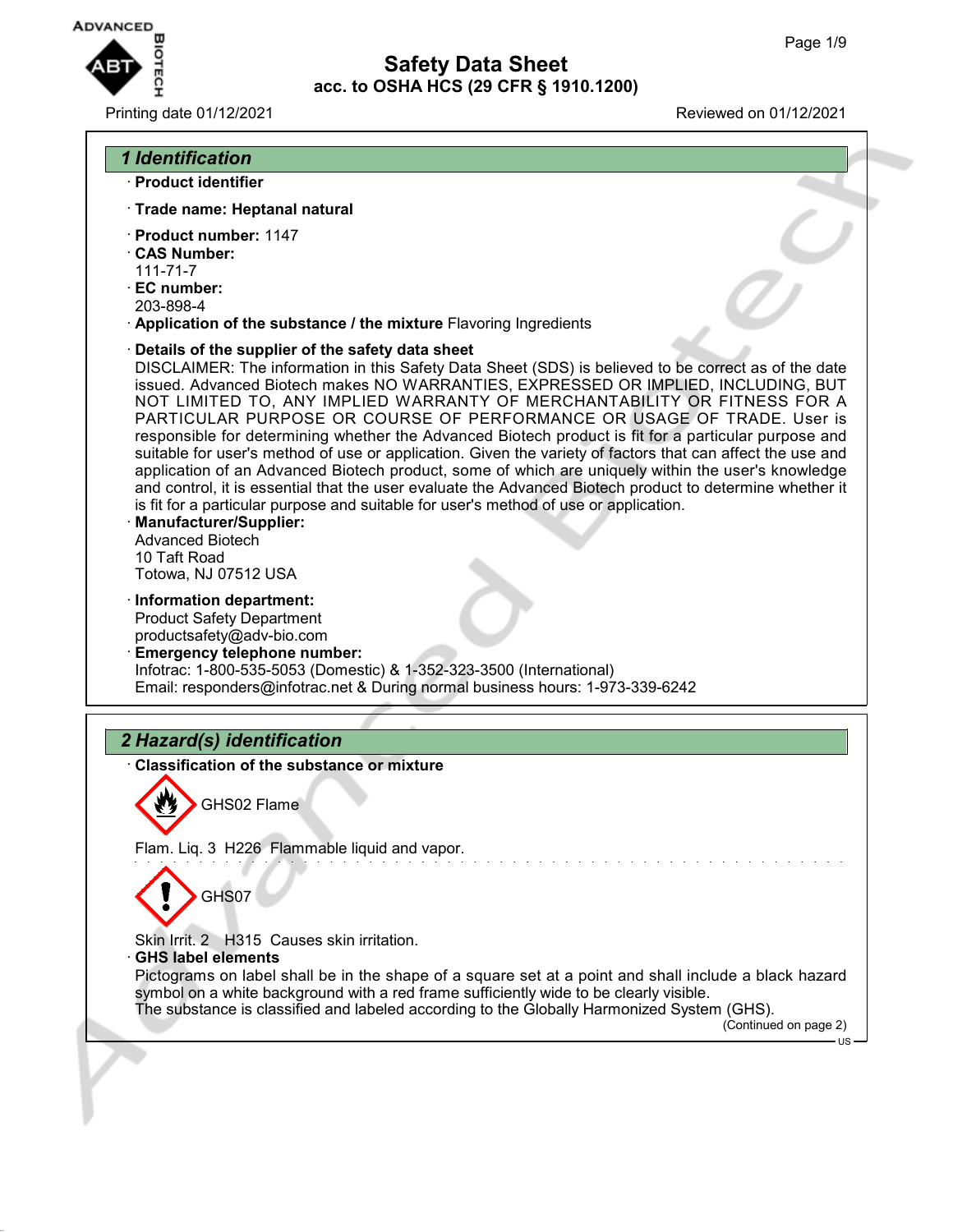

Printing date 01/12/2021 Reviewed on 01/12/2021



- · **Identification number(s)**
- · **EC number:** 203-898-4

### *4 First-aid measures*

- · **Description of first aid measures**
- **General information:** Immediately remove any clothing soiled by the product.
- After inhalation: Supply fresh air; consult doctor in case of complaints.
- **After skin contact:** Immediately rinse with water.

(Continued on page 3)

US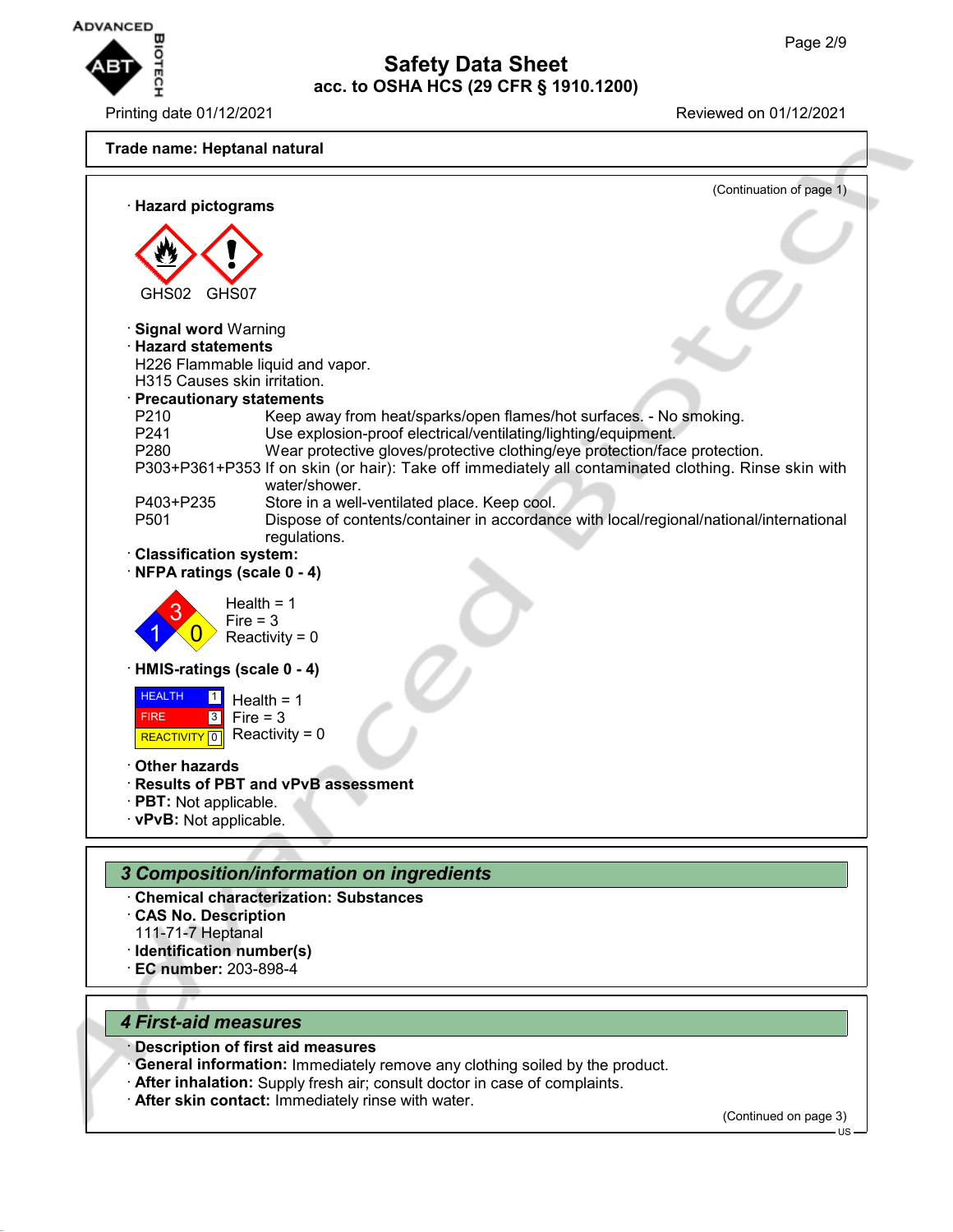

Printing date 01/12/2021 Reviewed on 01/12/2021

#### **Trade name: Heptanal natural**

- (Continuation of page 2) · **After eye contact:** Rinse opened eye for several minutes under running water.
- · **After swallowing:** If symptoms persist consult doctor.
- · **Information for doctor:**
- · **Most important symptoms and effects, both acute and delayed** No further relevant information available.
- · **Indication of any immediate medical attention and special treatment needed** No further relevant information available.

### *5 Fire-fighting measures*

- · **Extinguishing media**
- · **Suitable extinguishing agents:** CO2, extinguishing powder or water spray. Fight larger fires with water spray or alcohol resistant foam.
- · **For safety reasons unsuitable extinguishing agents:** Water with full jet
- · **Special hazards arising from the substance or mixture** No further relevant information available.
- · **Advice for firefighters**
- · **Protective equipment:** No special measures required.
- · **Additional information**
- Cool endangered receptacles with water spray.
- Collect contaminated fire fighting water separately. It must not enter the sewage system.

#### *6 Accidental release measures*

· **Personal precautions, protective equipment and emergency procedures**

Wear protective equipment. Keep unprotected persons away.

- · **Environmental precautions:** Do not allow to enter sewers/ surface or ground water.
- · **Methods and material for containment and cleaning up:**
- Absorb with liquid-binding material (sand, diatomite, acid binders, universal binders, sawdust). Dispose contaminated material as waste according to item 13.
- Ensure adequate ventilation.
- · **Reference to other sections**
- See Section 7 for information on safe handling.
- See Section 8 for information on personal protection equipment.
- See Section 13 for disposal information.

### · **Protective Action Criteria for Chemicals**

· **PAC-1:**

Substance is not listed.

· **PAC-2:**

Substance is not listed.

· **PAC-3:**

Substance is not listed.

## *7 Handling and storage*

- · **Handling:**
- · **Precautions for safe handling** No special precautions are necessary if used correctly. · **Information about protection against explosions and fires:**

Keep ignition sources away - Do not smoke.

(Continued on page 4)

US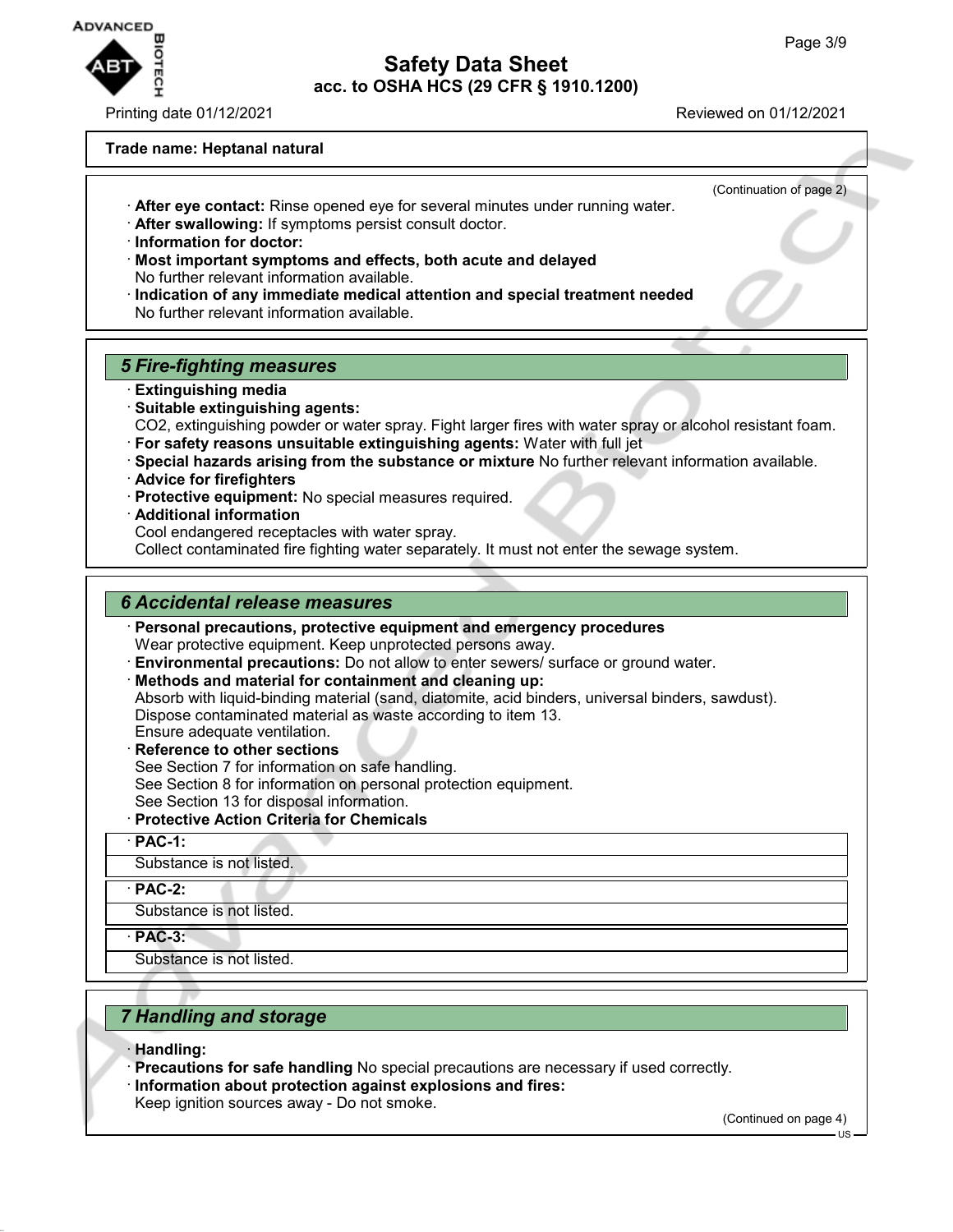

Printing date 01/12/2021 Reviewed on 01/12/2021

(Continuation of page 3)

#### **Trade name: Heptanal natural**

Protect against electrostatic charges.

- · **Conditions for safe storage, including any incompatibilities**
- · **Storage:**
- · **Requirements to be met by storerooms and receptacles:** No special requirements.
- Please refer to product specification for product storage requirements.
- · **Information about storage in one common storage facility:** Not required.
- · **Further information about storage conditions:** Keep receptacle tightly sealed.
- · **Specific end use(s)** No further relevant information available.

### *8 Exposure controls/personal protection*

· **Additional information about design of technical systems:** No further data; see item 7.

- · **Control parameters**
- · **Components with limit values that require monitoring at the workplace:** Not required.
- · **Additional information:** The lists that were valid during the creation were used as a basis.
- · **Exposure controls**
- · **Personal protective equipment:**
- · **General protective and hygienic measures:** Immediately remove all soiled and contaminated clothing. Wash hands before breaks and at the end of work.
- · **Breathing equipment:** Not required.
- · **Protection of hands:**



Protective gloves

The glove material has to be impermeable and resistant to the product/ the substance/ the preparation. Due to missing tests no recommendation to the glove material can be given for the product/ the preparation/ the chemical mixture.

Selection of the glove material should be based on consideration of the penetration times, rates of diffusion and the degradation

· **Material of gloves**

The selection of the suitable gloves does not only depend on the material, but also on further marks of quality and varies from manufacturer to manufacturer.

· **Penetration time of glove material**

The exact break through time has to be determined by the manufacturer of the protective gloves and has to be observed.

· **Eye protection:**



Tightly sealed goggles

### *9 Physical and chemical properties*

· **Information on basic physical and chemical properties General Information** Molecular Weight: 114.19 g/mol

(Continued on page 5)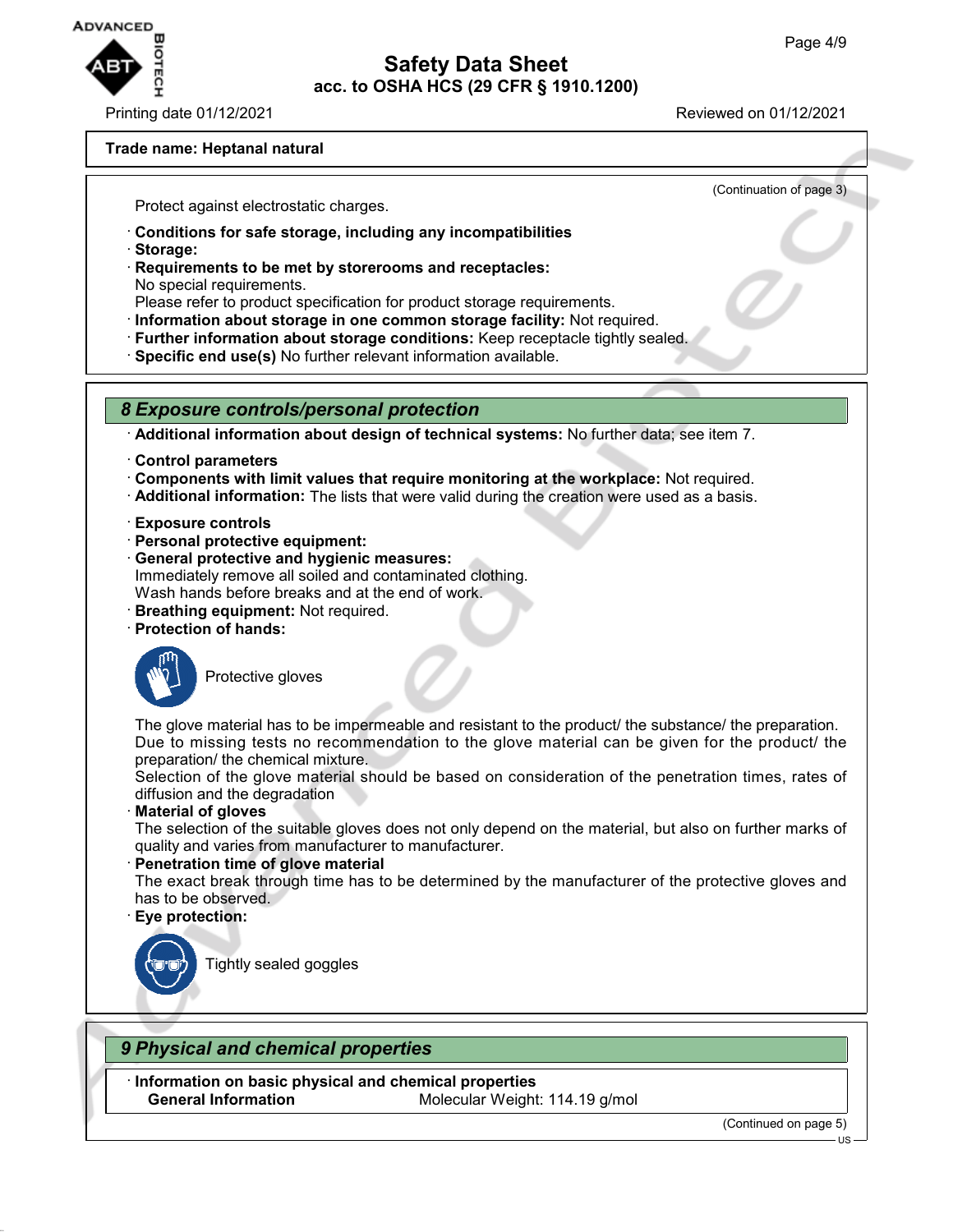

Printing date 01/12/2021 **Reviewed on 01/12/2021** 

**Trade name: Heptanal natural**

|                                                                                                    | (Continuation of page 4)                                                                              |  |
|----------------------------------------------------------------------------------------------------|-------------------------------------------------------------------------------------------------------|--|
| · Appearance:<br>Form:<br>Color:<br>Odor:<br><b>Odor threshold:</b>                                | Liquid<br>According to product specification<br>According to product specification<br>Not determined. |  |
| pH-value:                                                                                          | Not determined.                                                                                       |  |
| Change in condition<br><b>Melting point/Melting range:</b><br><b>Boiling point/Boiling range:</b>  | -43.3 °C (-45.9 °F)<br>152.8 °C (307 °F)                                                              |  |
| · Flash point:                                                                                     | 42 °C (107.6 °F)                                                                                      |  |
| · Flammability (solid, gaseous):                                                                   | Not applicable.                                                                                       |  |
| <b>Decomposition temperature:</b>                                                                  | Not determined.                                                                                       |  |
| · Auto igniting:                                                                                   | Not determined.                                                                                       |  |
| Danger of explosion:                                                                               | Product is not explosive. However, formation of explosive air/<br>vapor mixtures are possible.        |  |
| · Explosion limits:<br>Lower:<br>Upper:                                                            | Not determined.<br>Not determined.                                                                    |  |
| Vapor pressure at 20 °C (68 °F):                                                                   | 2.6 hPa (2 mm Hg)                                                                                     |  |
| Density at 20 °C (68 °F):<br><b>Relative density</b><br>· Vapor density<br><b>Evaporation rate</b> | 0.82 g/cm <sup>3</sup> (6.8429 lbs/gal)<br>Not determined.<br>Not determined.<br>Not determined.      |  |
| · Solubility in / Miscibility with<br>Water:                                                       | Not miscible or difficult to mix.                                                                     |  |
| · Partition coefficient (n-octanol/water): Not determined.                                         |                                                                                                       |  |
| · Viscosity:<br>Dynamic:<br>Kinematic:<br><b>VOC content:</b>                                      | Not determined.<br>Not determined.<br>0.00%<br>0.0 g/l / 0.00 lb/gal                                  |  |
| <b>Other information</b>                                                                           | No further relevant information available.                                                            |  |

## *10 Stability and reactivity*

· **Reactivity** No further relevant information available.

- · **Chemical stability**
- · **Thermal decomposition / conditions to be avoided:**

No decomposition if used according to specifications.

- · **Possibility of hazardous reactions** No dangerous reactions known.
- · **Conditions to avoid** No further relevant information available.
- · **Incompatible materials:** No further relevant information available.

(Continued on page 6)

US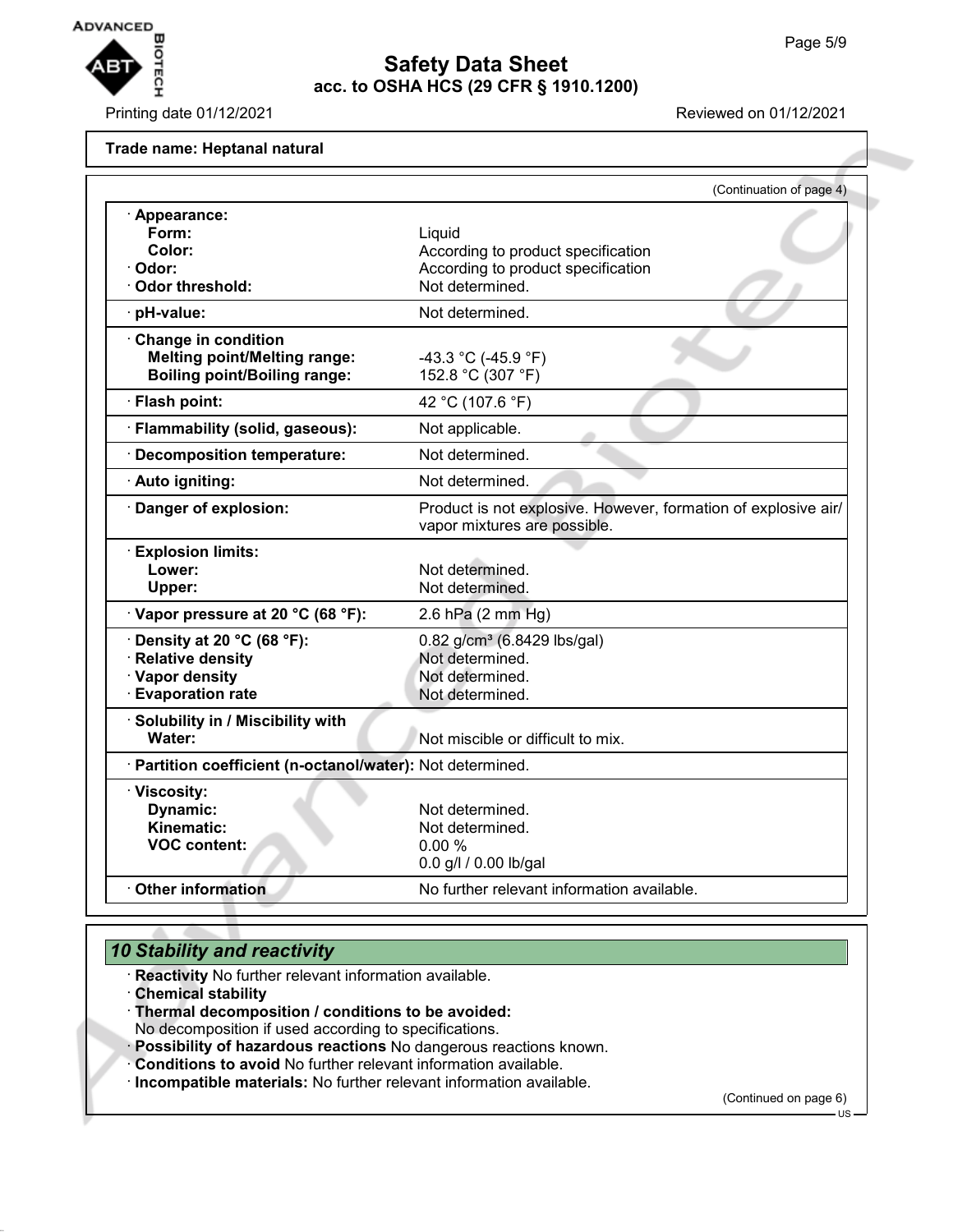

#### Printing date 01/12/2021 Reviewed on 01/12/2021

#### **Trade name: Heptanal natural**

(Continuation of page 5) · **Hazardous decomposition products:** No dangerous decomposition products known.

### *11 Toxicological information*

- · **Information on toxicological effects**
- · **Acute toxicity:**
- · **LD/LC50 values that are relevant for classification:**
- **CAS: 111-71-7 Heptanal**
- Oral LD50 14000 mg/kg (rat)
- · **Primary irritant effect:**
- · **on the skin:** No irritant effect.
- · **on the eye:** No irritating effect.
- · **Sensitization:** No sensitizing effects known.
- · **Additional toxicological information:**

#### · **Carcinogenic categories**

· **IARC (International Agency for Research on Cancer)**

Substance is not listed.

· **NTP (National Toxicology Program)**

Substance is not listed.

#### · **OSHA-Ca (Occupational Safety & Health Administration)**

Substance is not listed.

### *12 Ecological information*

- · **Toxicity**
- · **Aquatic toxicity:** No further relevant information available.
- · **Persistence and degradability** No further relevant information available.
- · **Behavior in environmental systems:**
- · **Bioaccumulative potential** No further relevant information available.
- · **Mobility in soil** No further relevant information available.
- · **Additional ecological information:**
- · **General notes:**

Water hazard class 1 (Assessment by list): slightly hazardous for water

Do not allow undiluted product or large quantities of it to reach ground water, water course or sewage system.

- · **Results of PBT and vPvB assessment**
- · **PBT:** Not applicable.
- · **vPvB:** Not applicable.
- · **Other adverse effects** No further relevant information available.

### *13 Disposal considerations*

### · **Waste treatment methods**

- · **Recommendation:**
- Must not be disposed of together with household garbage. Do not allow product to reach sewage system.

(Continued on page 7)

 $\overline{118}$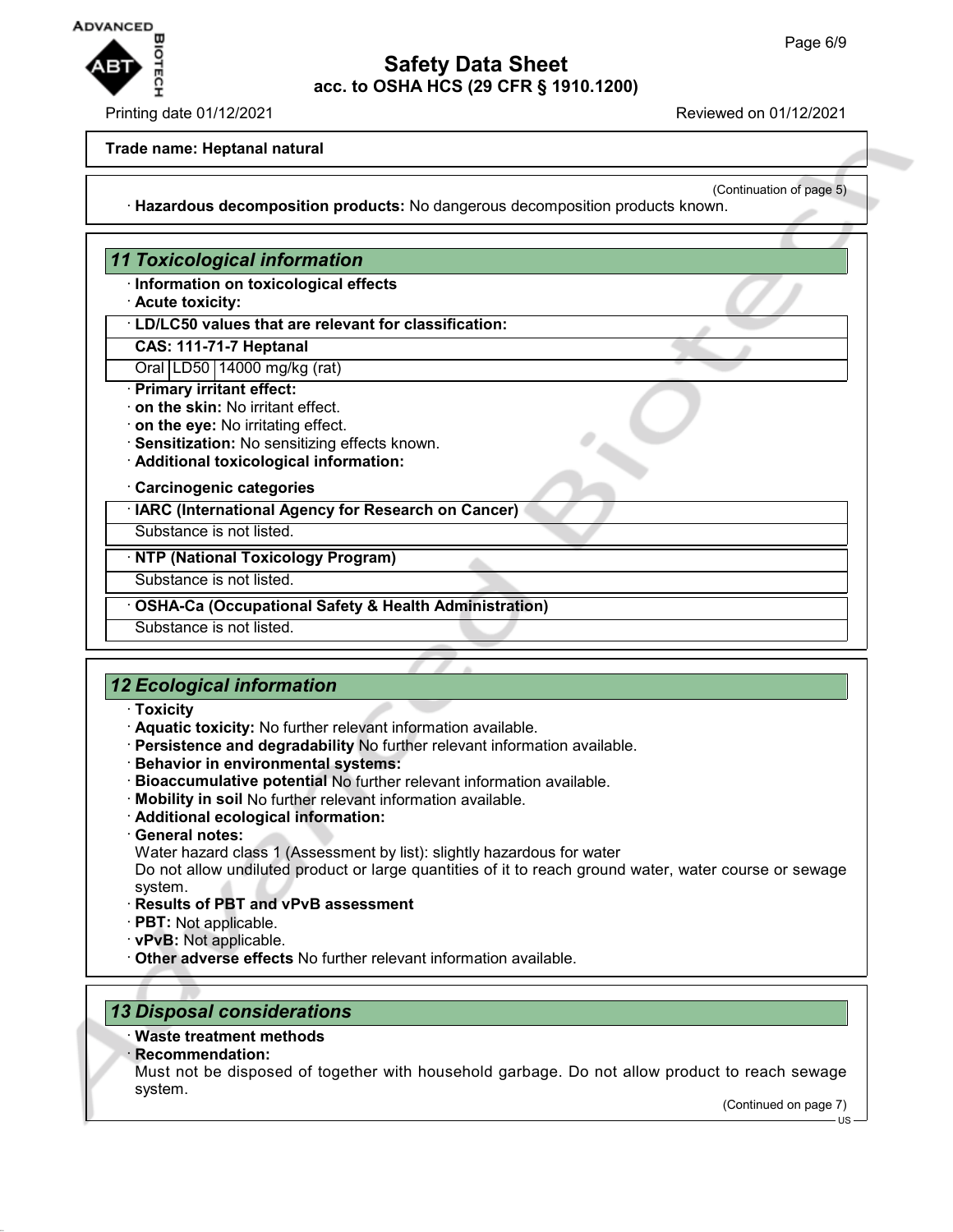

Printing date 01/12/2021 **Reviewed on 01/12/2021** 

### **Trade name: Heptanal natural**

(Continuation of page 6)

· **Uncleaned packagings:**

· **Recommendation:** Disposal must be made according to official regulations.

| <b>14 Transport information</b>                                              |                                                                   |
|------------------------------------------------------------------------------|-------------------------------------------------------------------|
| · UN-Number<br>· DOT, IMDG, IATA                                             | <b>UN3056</b>                                                     |
| · UN proper shipping name<br>$\cdot$ DOT<br>· IMDG, IATA                     | n-Heptaldehyde<br>n-HEPTALDEHYDE                                  |
| · Transport hazard class(es)                                                 |                                                                   |
| $\cdot$ DOT                                                                  |                                                                   |
|                                                                              |                                                                   |
| · Class                                                                      | 3 Flammable liquids                                               |
| · Label                                                                      | 3                                                                 |
| · IMDG, IATA                                                                 |                                                                   |
| · Class<br>· Label                                                           | 3 Flammable liquids<br>3                                          |
| · Packing group<br>· DOT, IMDG, IATA                                         | III                                                               |
| <b>Environmental hazards:</b><br>· Marine pollutant:                         | No                                                                |
| Special precautions for user                                                 | Warning: Flammable liquids                                        |
| · Hazard identification number (Kemler code): 30<br>· EMS Number:            | $3 - 06$                                                          |
| <b>Stowage Category</b>                                                      | A                                                                 |
| · Transport in bulk according to Annex II of<br>MARPOL73/78 and the IBC Code | Not applicable.                                                   |
| · Transport/Additional information:                                          |                                                                   |
| <b>DOT</b><br><b>Quantity limitations</b>                                    | On passenger aircraft/rail: 60 L<br>On cargo aircraft only: 220 L |
| · IMDG<br>· Limited quantities (LQ)                                          | 5L                                                                |
|                                                                              | (Continued on page 8)                                             |
|                                                                              | $US -$                                                            |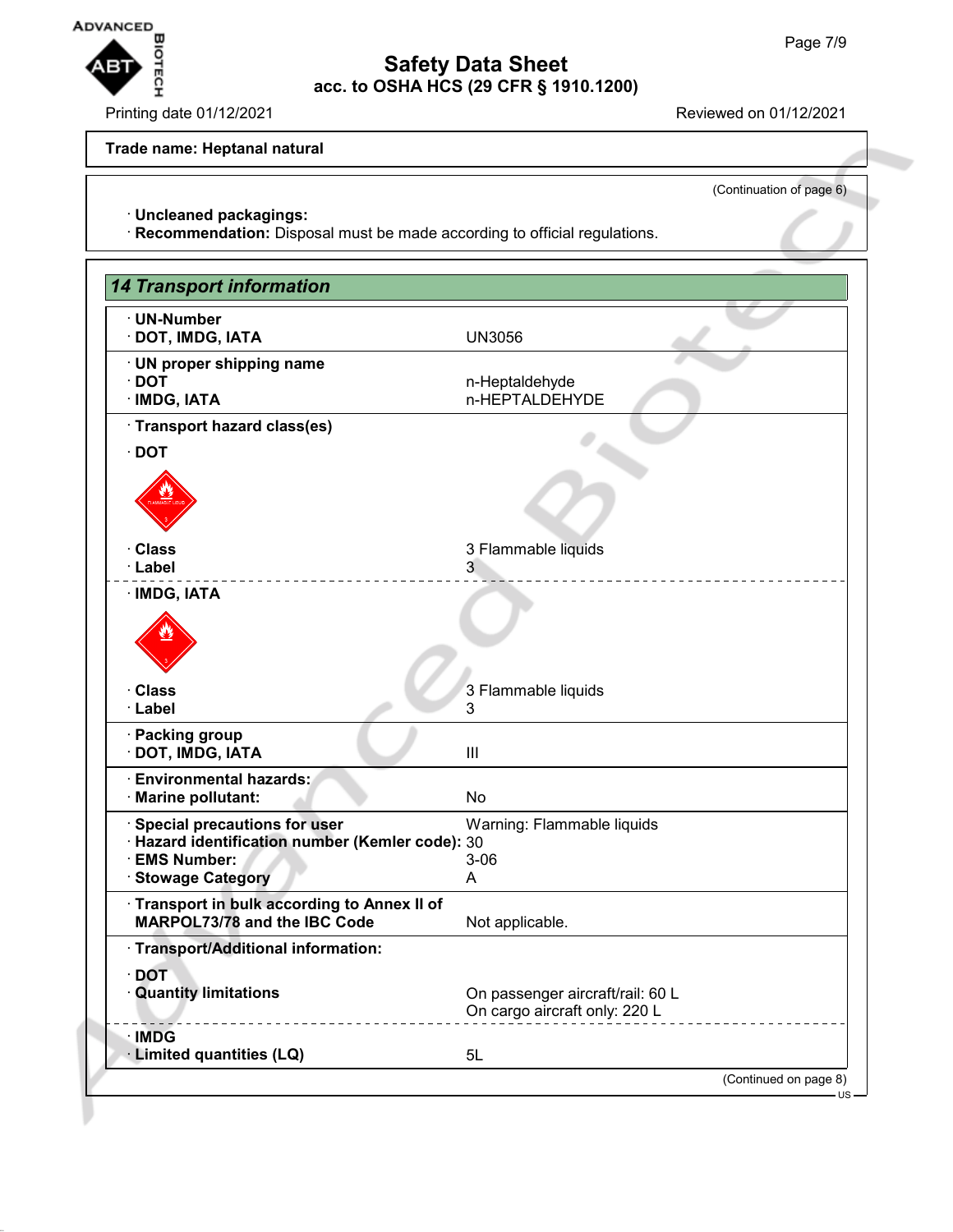

Printing date 01/12/2021 Reviewed on 01/12/2021

**Trade name: Heptanal natural**

|                                 | (Continuation of page 7)                                                                                         |
|---------------------------------|------------------------------------------------------------------------------------------------------------------|
| <b>Excepted quantities (EQ)</b> | Code: E1<br>Maximum net quantity per inner packaging: 30 ml<br>Maximum net quantity per outer packaging: 1000 ml |
| · UN "Model Regulation":        | UN 3056 N-HEPTALDEHYDE, 3, III                                                                                   |

## *15 Regulatory information*

· **Safety, health and environmental regulations/legislation specific for the substance or mixture** · **Sara**

| · Section 355 (extremely hazardous substances): |  |
|-------------------------------------------------|--|
|-------------------------------------------------|--|

Substance is not listed.

· **Section 313 (Specific toxic chemical listings):**

Substance is not listed.

· **TSCA (Toxic Substances Control Act):**

**ACTIVE** 

· **Hazardous Air Pollutants**

Substance is not listed.

· **Proposition 65**

· **Chemicals known to cause cancer:**

Substance is not listed.

· **Chemicals known to cause reproductive toxicity for females:**

Substance is not listed.

· **Chemicals known to cause reproductive toxicity for males:**

Substance is not listed.

· **Chemicals known to cause developmental toxicity:**

Substance is not listed. · **Carcinogenic categories**

· **EPA (Environmental Protection Agency)**

Substance is not listed.

· **TLV (Threshold Limit Value established by ACGIH)**

Substance is not listed.

· **NIOSH-Ca (National Institute for Occupational Safety and Health)**

Substance is not listed.

### · **GHS label elements**

Pictograms on label shall be in the shape of a square set at a point and shall include a black hazard symbol on a white background with a red frame sufficiently wide to be clearly visible.

The substance is classified and labeled according to the Globally Harmonized System (GHS). · **Hazard pictograms**



(Continued on page 9)

US